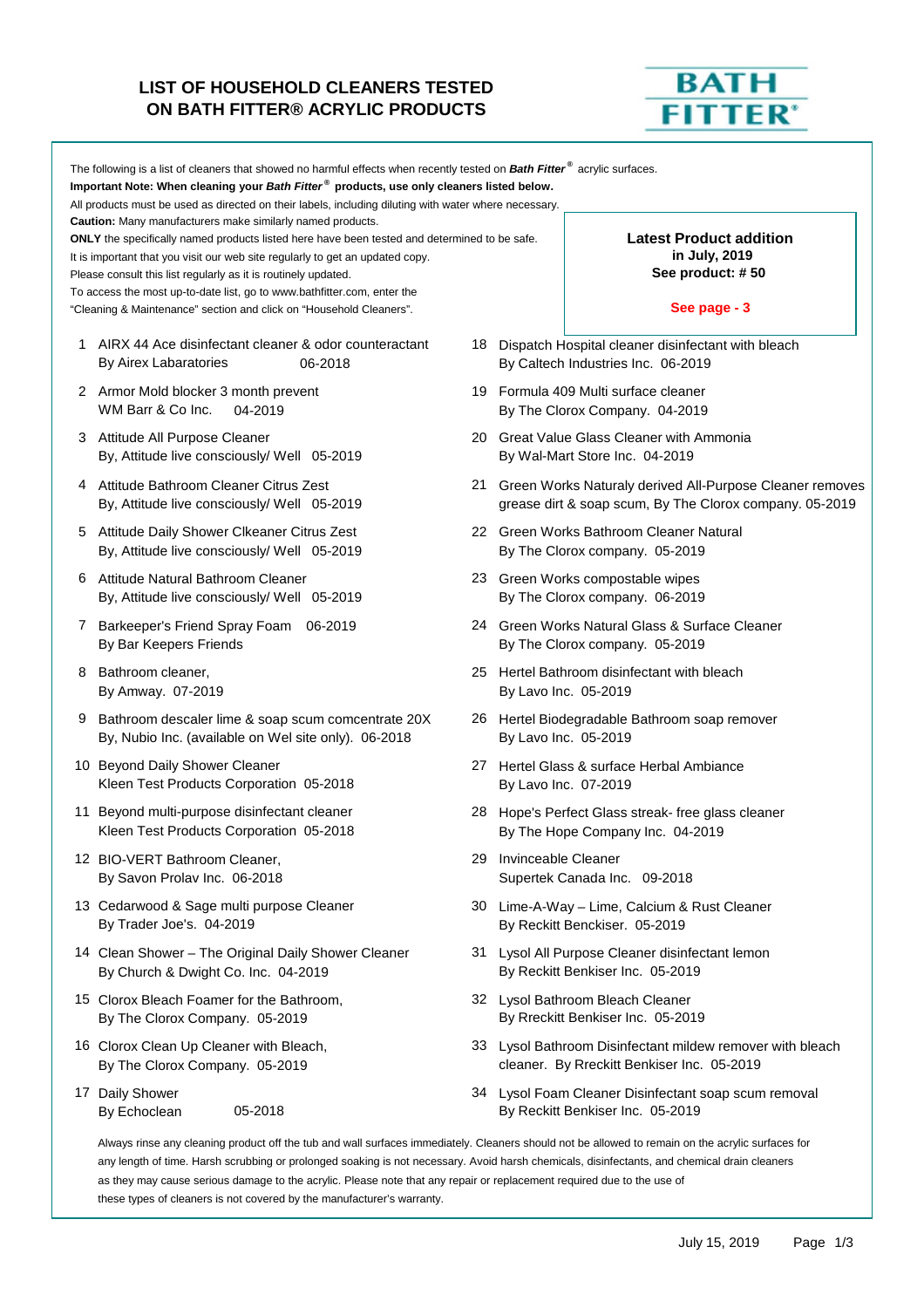## **LIST OF HOUSEHOLD CLEANERS TESTED ON BATH FITTER® ACRYLIC PRODUCTS**



|                                                                                                                                                                                                                                                                                                                                                                                                                                                                                                       | The following is a list of cleaners that showed no harmful effects when recently tested on Bath Fitter <sup>®</sup> acrylic surfaces.<br>Important Note: When cleaning your Bath Fitter® products, use only cleaners listed below.<br>All products must be used as directed on their labels, including diluting with water where necessary.<br><b>Caution:</b> Many manufacturers make similarly named products.<br><b>ONLY</b> the specifically named products listed here have been tested and determined to be safe.<br>It is important that you visit our web site regularly to get an updated copy.<br>Please consult this list regularly as it is routinely updated.<br>To access the most up-to-date list, go to www.bathfitter.com, enter the<br>"Cleaning & Maintenance" section and click on "Household Cleaners". |    | <b>Latest Product addition</b><br>in July, 2019<br>See product: #50<br>See page - 3 |                                                                                        |  |  |
|-------------------------------------------------------------------------------------------------------------------------------------------------------------------------------------------------------------------------------------------------------------------------------------------------------------------------------------------------------------------------------------------------------------------------------------------------------------------------------------------------------|------------------------------------------------------------------------------------------------------------------------------------------------------------------------------------------------------------------------------------------------------------------------------------------------------------------------------------------------------------------------------------------------------------------------------------------------------------------------------------------------------------------------------------------------------------------------------------------------------------------------------------------------------------------------------------------------------------------------------------------------------------------------------------------------------------------------------|----|-------------------------------------------------------------------------------------|----------------------------------------------------------------------------------------|--|--|
|                                                                                                                                                                                                                                                                                                                                                                                                                                                                                                       | 35 Lysol Disinfectant with hydrogen peroxide<br>By Reckitt Benkiser Inc. 05-2019                                                                                                                                                                                                                                                                                                                                                                                                                                                                                                                                                                                                                                                                                                                                             |    | By Metro Brands. 07-2019                                                            | 52 Selection All-purpose cleaner disinfectant                                          |  |  |
|                                                                                                                                                                                                                                                                                                                                                                                                                                                                                                       | 36 Lysol Power Bathroom Cleaner summer fresh<br>By Reckitt Benkiser Inc. 03-2018                                                                                                                                                                                                                                                                                                                                                                                                                                                                                                                                                                                                                                                                                                                                             |    | By Metro Brands. 07-2019                                                            | 53 Selection Bathroom Spray Cleaner                                                    |  |  |
|                                                                                                                                                                                                                                                                                                                                                                                                                                                                                                       | 37 Lysol Power white & shine Multi-purpose cleaner with bleach 54<br>By Reckitt Benkiser Inc. 08-2018                                                                                                                                                                                                                                                                                                                                                                                                                                                                                                                                                                                                                                                                                                                        |    | Selection Bleach Fiber protector<br>By Metro Brands. 07-2019                        |                                                                                        |  |  |
|                                                                                                                                                                                                                                                                                                                                                                                                                                                                                                       | 38 Method Daily Shower natural shower cleaner<br>By Method Products Inc. 06-2019                                                                                                                                                                                                                                                                                                                                                                                                                                                                                                                                                                                                                                                                                                                                             | 55 | Selection ECO all-purpose cleaner citrus sage<br>By Metro Brands. 07-2019           |                                                                                        |  |  |
|                                                                                                                                                                                                                                                                                                                                                                                                                                                                                                       | 39 Odoban disinfectant fabric air freshner<br>By Clean control Corporation 04-2019                                                                                                                                                                                                                                                                                                                                                                                                                                                                                                                                                                                                                                                                                                                                           |    | 56 Selection ECO Bathroom cleaner citrus sage<br>By Metro Brands. 07-2019           |                                                                                        |  |  |
|                                                                                                                                                                                                                                                                                                                                                                                                                                                                                                       | 40 Pink Solution all purpose cleaner<br>By Pink solutin Ltd. 05-2019                                                                                                                                                                                                                                                                                                                                                                                                                                                                                                                                                                                                                                                                                                                                                         | 57 | Shower Tub & Tile Cleaner<br>ZEP Enforcer Products 09-2018                          |                                                                                        |  |  |
|                                                                                                                                                                                                                                                                                                                                                                                                                                                                                                       | 41 Prolav Multi purpose cleaner ultra concentrate<br>By Prolav 05-2019                                                                                                                                                                                                                                                                                                                                                                                                                                                                                                                                                                                                                                                                                                                                                       | 58 |                                                                                     | Simple Green - All Purpose Cleaner<br>By Sunshine Makers Inc. 04-2019                  |  |  |
|                                                                                                                                                                                                                                                                                                                                                                                                                                                                                                       | 42 Pure White Vinegar<br>By Great Value 05-2019                                                                                                                                                                                                                                                                                                                                                                                                                                                                                                                                                                                                                                                                                                                                                                              | 59 |                                                                                     | Simple Green - Lime Scale Remover<br>By Sunshine Makers Inc. 05-2019                   |  |  |
|                                                                                                                                                                                                                                                                                                                                                                                                                                                                                                       | 43 Quick'n Brite Biodegr (Any brand 5% or less)<br>By QUICK'N BRITE INC. 04-2018                                                                                                                                                                                                                                                                                                                                                                                                                                                                                                                                                                                                                                                                                                                                             | 60 |                                                                                     | Soft Scrub Total Bath & Bowl disinfecting Cleanner<br>By the Dial Corporation. 04-2018 |  |  |
|                                                                                                                                                                                                                                                                                                                                                                                                                                                                                                       | 44 Rain-X Plastic water repellent<br>ITW Global Brands 04-2018                                                                                                                                                                                                                                                                                                                                                                                                                                                                                                                                                                                                                                                                                                                                                               | 61 | By Henkel Company. 04-2019                                                          | Soft Scrub with bleach disinfectant cleaner                                            |  |  |
|                                                                                                                                                                                                                                                                                                                                                                                                                                                                                                       | 45 Rust Out instant<br>By Iron Out Inc. 1515 Dividend Rd. 04-2019                                                                                                                                                                                                                                                                                                                                                                                                                                                                                                                                                                                                                                                                                                                                                            |    | 62 Swish Tuby Washroom Spray Cleaner<br>By Swish Maintenance Limited. 03-2018       |                                                                                        |  |  |
|                                                                                                                                                                                                                                                                                                                                                                                                                                                                                                       | 46 Scrub Free Bathroom cleaner - soap scum remover<br>By Church & Dwight Co. 05-2019                                                                                                                                                                                                                                                                                                                                                                                                                                                                                                                                                                                                                                                                                                                                         |    | 63 The Works Tub & Shower Cleaner<br>By Home Care Labs. 05-2019                     |                                                                                        |  |  |
|                                                                                                                                                                                                                                                                                                                                                                                                                                                                                                       | 47 Scrub Free Bathroom Cleaner Lemon Scent<br>Plus Oxi clean - By Church & Dwight Co. 04-2019                                                                                                                                                                                                                                                                                                                                                                                                                                                                                                                                                                                                                                                                                                                                | 64 | Tilex Mold & Mildew Remover,                                                        | By The Clorox Company. 05-2019                                                         |  |  |
|                                                                                                                                                                                                                                                                                                                                                                                                                                                                                                       | 48 Scrub Free Bathroom Cleaner soap scun remover<br>Plus Oxi clean - By Church & Dwight Co. 05-2019                                                                                                                                                                                                                                                                                                                                                                                                                                                                                                                                                                                                                                                                                                                          |    | By SC Johnson & son. 04-2019                                                        | 65 Windex Multi Surface with Vinegar                                                   |  |  |
|                                                                                                                                                                                                                                                                                                                                                                                                                                                                                                       | 49 Scrub Free Foaming action with bleach<br>By Church & Dwight Co. 04-2018                                                                                                                                                                                                                                                                                                                                                                                                                                                                                                                                                                                                                                                                                                                                                   | 66 | By SC Johnson & son. 04-2019                                                        | Windex Original Streak-Free Shine with Ammonia D                                       |  |  |
|                                                                                                                                                                                                                                                                                                                                                                                                                                                                                                       | 50 Scrub Free Plus Oxi clean<br>By Church & Dwight Co. 04-2019                                                                                                                                                                                                                                                                                                                                                                                                                                                                                                                                                                                                                                                                                                                                                               |    | By SC Johnson & son. 04-2019                                                        | 67 Windex Vinegar Streak Free Shine                                                    |  |  |
|                                                                                                                                                                                                                                                                                                                                                                                                                                                                                                       | 51 Scum Off Shower Cleaner<br>By QUICK'N BRITE INC. 01-2018                                                                                                                                                                                                                                                                                                                                                                                                                                                                                                                                                                                                                                                                                                                                                                  |    | By WD-40 Company. 06-2019                                                           | 68 X-14 Instant Mildew Stain Remover                                                   |  |  |
| Always rinse any cleaning product off the tub and wall surfaces immediately. Cleaners should not be allowed to remain on the acrylic surfaces for<br>any length of time. Harsh scrubbing or prolonged soaking is not necessary. Avoid harsh chemicals, disinfectants, and chemical drain cleaners<br>as they may cause serious damage to the acrylic. Please note that any repair or replacement required due to the use of<br>these types of cleaners is not covered by the manufacturer's warranty. |                                                                                                                                                                                                                                                                                                                                                                                                                                                                                                                                                                                                                                                                                                                                                                                                                              |    |                                                                                     |                                                                                        |  |  |